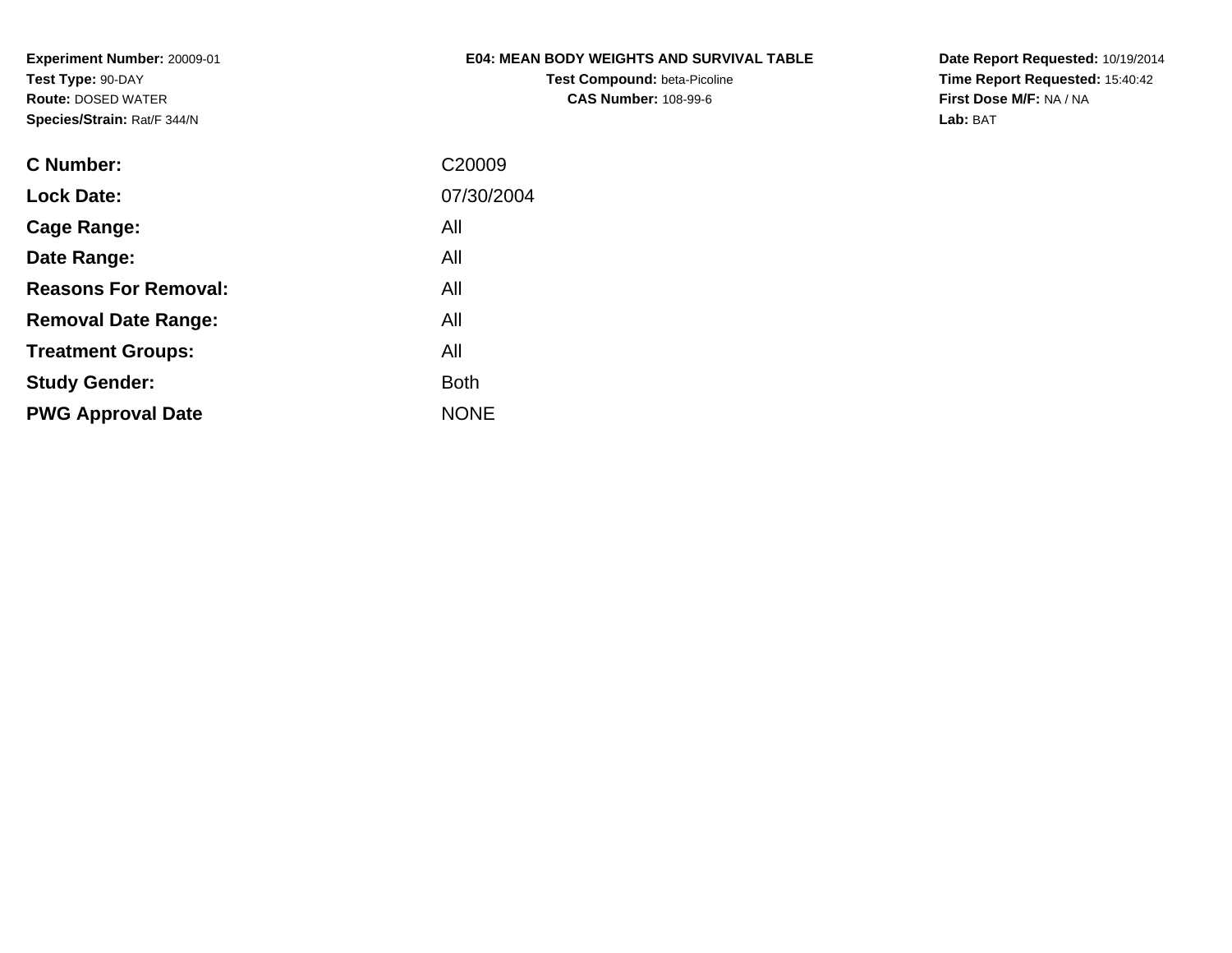## **E04: MEAN BODY WEIGHTS AND SURVIVAL TABLE**

# **Test Compound:** beta-Picoline

**CAS Number:** 108-99-6

**Date Report Requested:** 10/19/2014**Time Report Requested:** 15:40:42**First Dose M/F:** NA / NA**Lab:** BAT

## **MALE**

| <b>DAY</b>         | 0     |    | <b>MG/L</b><br>MG/L<br>78 |             |    |       | <b>MG/L</b><br>156 |    |       | <b>MG/L</b><br>312 |    |  |
|--------------------|-------|----|---------------------------|-------------|----|-------|--------------------|----|-------|--------------------|----|--|
|                    | WT(g) | N  | WT(g)                     | % OF CNTL N |    | WT(g) | % OF CNTL N        |    | WT(g) | % OF CNTL N        |    |  |
|                    | 101.1 | 10 | 100.5                     | 99.5        | 10 | 101.2 | 100.2              | 10 | 102.6 | 101.6              | 10 |  |
| 8                  | 127.4 | 10 | 132.0                     | 103.7       | 10 | 135.9 | 106.6              | 10 | 138.5 | 108.7              | 10 |  |
| 15                 | 169.4 | 10 | 168.3                     | 99.3        | 10 | 165.0 | 97.4               | 10 | 170.7 | 100.8              | 10 |  |
| 22                 | 201.5 | 10 | 196.8                     | 97.7        | 10 | 206.4 | 102.4              | 10 | 205.1 | 101.8              | 10 |  |
| 29                 | 228.0 | 10 | 224.5                     | 98.4        | 10 | 228.0 | 100.0              | 10 | 228.3 | 100.1              | 10 |  |
| 36                 | 255.2 | 10 | 251.0                     | 98.4        | 10 | 251.9 | 98.7               | 10 | 255.1 | 100.0              | 10 |  |
| 43                 | 271.1 | 10 | 265.9                     | 98.1        | 10 | 268.5 | 99.0               | 10 | 273.8 | 101.0              | 10 |  |
| 50                 | 287.2 | 10 | 280.2                     | 97.6        | 10 | 282.3 | 98.3               | 10 | 287.1 | 100.0              | 10 |  |
| 57                 | 301.2 | 10 | 291.7                     | 96.8        | 10 | 293.4 | 97.4               | 10 | 299.9 | 99.6               | 10 |  |
| 64                 | 315.5 | 10 | 306.9                     | 97.3        | 10 | 308.2 | 97.7               | 10 | 312.8 | 99.1               | 10 |  |
| 71                 | 323.4 | 10 | 318.6                     | 98.5        | 10 | 318.5 | 98.5               | 10 | 323.1 | 99.9               | 10 |  |
| 78                 | 334.1 | 10 | 327.6                     | 98.1        | 10 | 328.5 | 98.3               | 10 | 332.8 | 99.6               | 10 |  |
| 85                 | 342.4 | 10 | 337.3                     | 98.5        | 10 | 338.1 | 98.7               | 10 | 342.0 | 99.9               | 10 |  |
| TERM<br><b>SAC</b> | 356.4 | 10 | 348.9                     | 97.9        | 10 | 352.1 | 98.8               | 10 | 355.5 | 99.8               | 10 |  |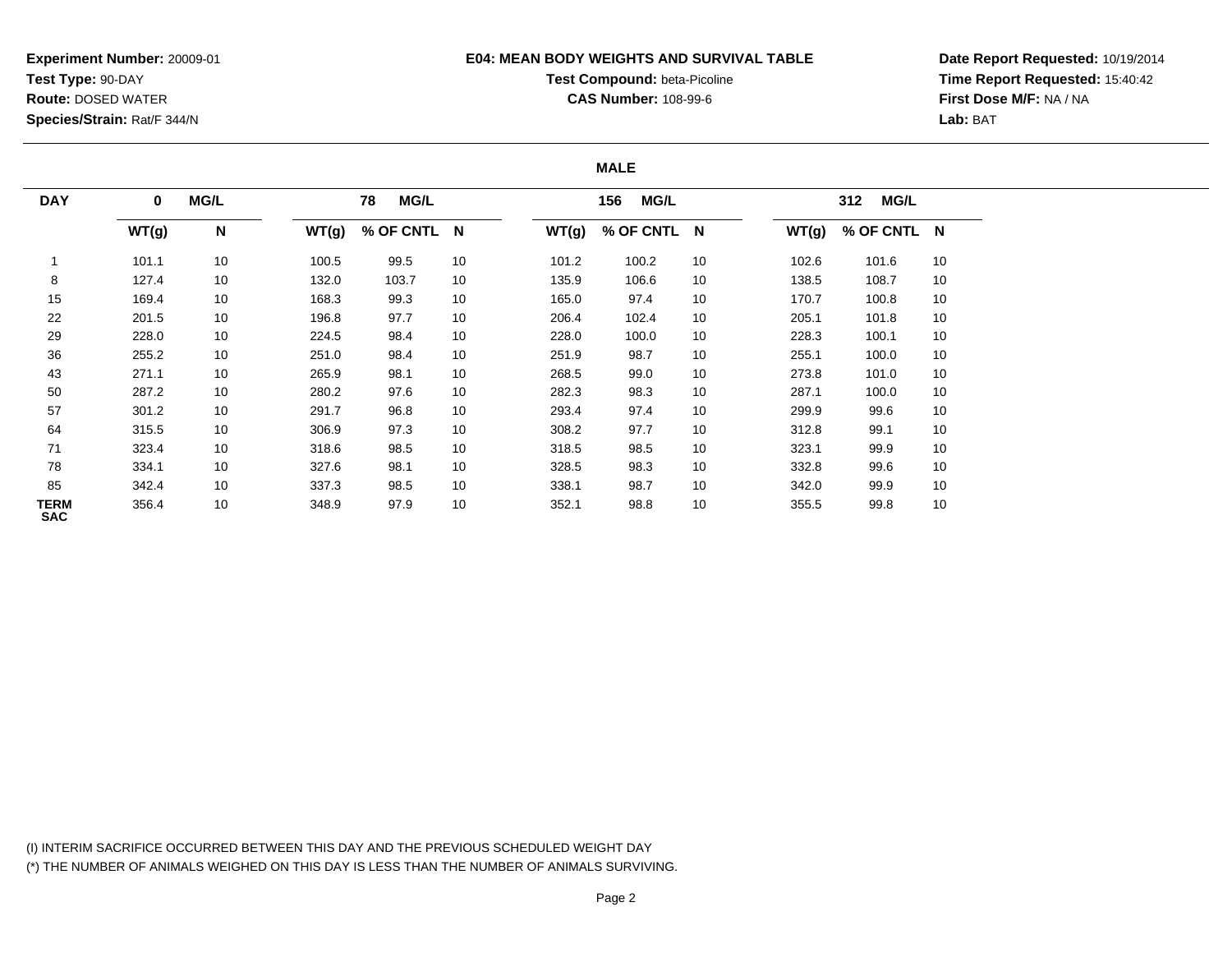### **E04: MEAN BODY WEIGHTS AND SURVIVAL TABLE**

**Test Compound:** beta-Picoline

**CAS Number:** 108-99-6

**Date Report Requested:** 10/19/2014**Time Report Requested:** 15:40:42**First Dose M/F:** NA / NA**Lab:** BAT

#### **MALE**

| <b>DAY</b>                | <b>MG/L</b><br>625 |             |    | <b>MG/L</b><br>1250 |             |    |
|---------------------------|--------------------|-------------|----|---------------------|-------------|----|
|                           | WT(g)              | % OF CNTL N |    | WT(g)               | % OF CNTL N |    |
|                           | 100.3              | 99.2        | 10 | 101.9               | 100.8       | 10 |
| 8                         | 127.8              | 100.3       | 10 | 107.2               | 84.1        | 10 |
| 15                        | 162.7              | 96.1        | 10 | 142.2               | 84.0        | 10 |
| 22                        | 192.4              | 95.5        | 10 | 167.0               | 82.9        | 10 |
| 29                        | 219.6              | 96.3        | 10 | 181.9               | 79.8        | 10 |
| 36                        | 238.8              | 93.6        | 10 | 207.9               | 81.5        | 10 |
| 43                        | 254.5              | 93.9        | 10 | 223.2               | 82.3        | 10 |
| 50                        | 267.5              | 93.2        | 10 | 239.5               | 83.4        | 10 |
| 57                        | 281.6              | 93.5        | 10 | 250.0               | 83.0        | 10 |
| 64                        | 293.9              | 93.1        | 10 | 262.2               | 83.1        | 10 |
| 71                        | 305.7              | 94.5        | 10 | 273.6               | 84.6        | 10 |
| 78                        | 315.2              | 94.3        | 10 | 280.1               | 83.8        | 10 |
| 85                        | 319.3              | 93.3        | 10 | 288.9               | 84.4        | 10 |
| <b>TERM</b><br><b>SAC</b> | 331.5              | 93.0        | 10 | 297.5               | 83.5        | 10 |

\*\*\*END OF MALE DATA\*\*\*

(I) INTERIM SACRIFICE OCCURRED BETWEEN THIS DAY AND THE PREVIOUS SCHEDULED WEIGHT DAY(\*) THE NUMBER OF ANIMALS WEIGHED ON THIS DAY IS LESS THAN THE NUMBER OF ANIMALS SURVIVING.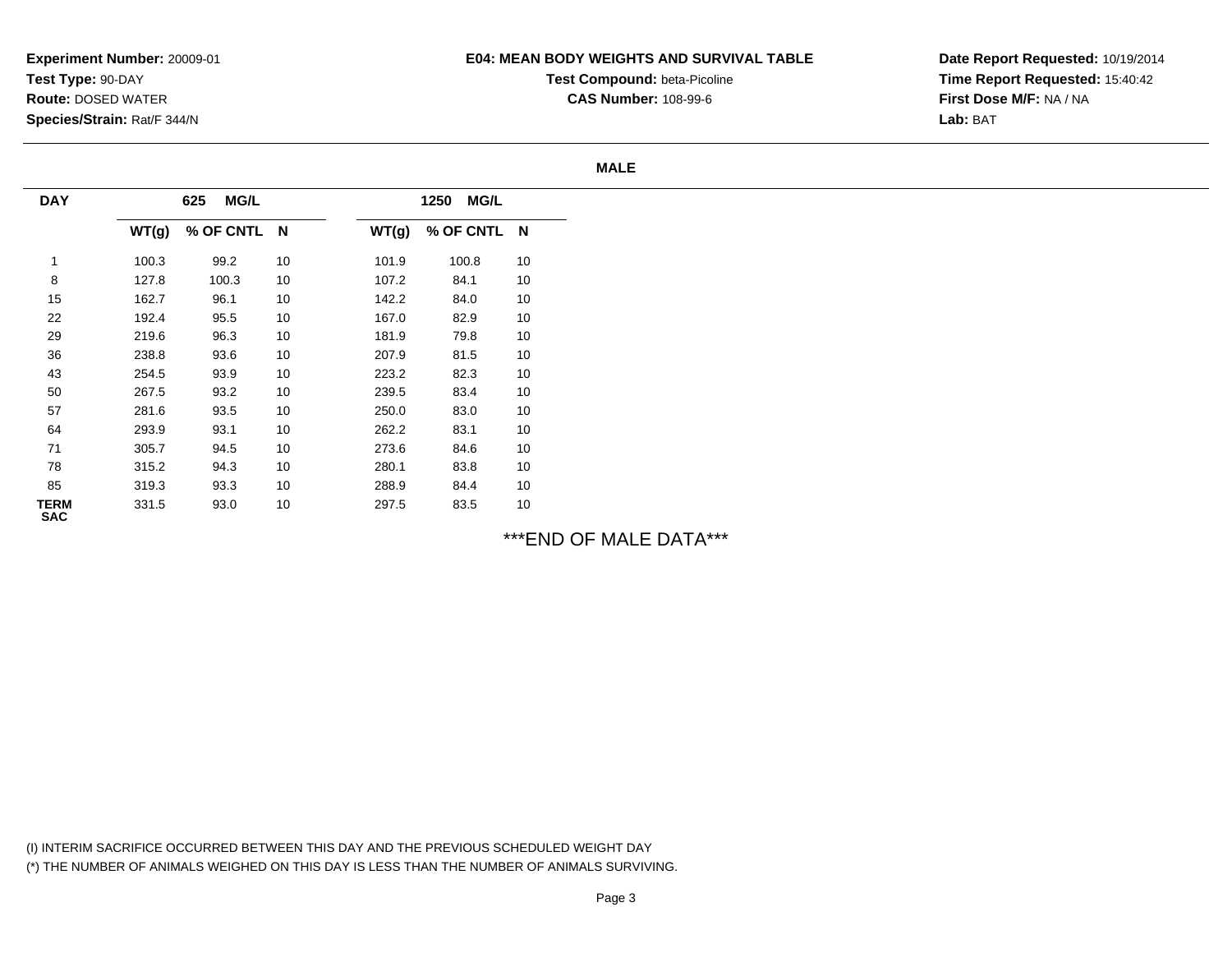## **E04: MEAN BODY WEIGHTS AND SURVIVAL TABLE**

# **Test Compound:** beta-Picoline**CAS Number:** 108-99-6

**Date Report Requested:** 10/19/2014**Time Report Requested:** 15:40:42**First Dose M/F:** NA / NA**Lab:** BAT

#### **FEMALE**

|                    |          | <b>MG/L</b> |       |                   |    |       |                    |    |       |                    |    |
|--------------------|----------|-------------|-------|-------------------|----|-------|--------------------|----|-------|--------------------|----|
| <b>DAY</b>         | $\bf{0}$ |             |       | <b>MG/L</b><br>78 |    |       | <b>MG/L</b><br>156 |    |       | <b>MG/L</b><br>312 |    |
|                    | WT(g)    | N           | WT(g) | % OF CNTL N       |    | WT(g) | % OF CNTL N        |    | WT(g) | % OF CNTL N        |    |
|                    | 94.8     | 10          | 97.1  | 102.4             | 10 | 96.5  | 101.8              | 10 | 98.3  | 103.7              | 10 |
| 8                  | 112.5    | 10          | 114.7 | 102.0             | 10 | 113.5 | 100.9              | 10 | 115.3 | 102.5              | 10 |
| 15                 | 131.1    | 10          | 131.7 | 100.5             | 10 | 131.2 | 100.1              | 10 | 133.1 | 101.5              | 10 |
| 22                 | 142.5    | 10          | 145.1 | 101.8             | 10 | 142.8 | 100.2              | 10 | 144.4 | 101.3              | 10 |
| 29                 | 156.0    | 10          | 155.1 | 99.4              | 10 | 154.2 | 98.8               | 10 | 156.6 | 100.4              | 10 |
| 36                 | 166.1    | 10          | 165.8 | 99.9              | 10 | 164.0 | 98.7               | 10 | 167.7 | 101.0              | 10 |
| 43                 | 173.2    | 10          | 173.4 | 100.1             | 10 | 172.0 | 99.3               | 10 | 175.8 | 101.5              | 10 |
| 50                 | 180.2    | 10          | 178.3 | 99.0              | 10 | 177.7 | 98.6               | 10 | 181.5 | 100.7              | 10 |
| 57                 | 185.7    | 10          | 185.0 | 99.6              | 10 | 181.7 | 97.9               | 10 | 186.0 | 100.1              | 10 |
| 64                 | 188.3    | 10          | 187.5 | 99.6              | 10 | 186.0 | 98.8               | 10 | 189.9 | 100.9              | 10 |
| 71                 | 190.1    | 10          | 192.3 | 101.2             | 10 | 190.2 | 100.1              | 10 | 192.1 | 101.1              | 10 |
| 78                 | 194.4    | 10          | 195.3 | 100.4             | 10 | 192.8 | 99.2               | 10 | 197.7 | 101.7              | 10 |
| 85                 | 200.1    | 10          | 202.7 | 101.3             | 10 | 199.5 | 99.7               | 10 | 203.0 | 101.5              | 10 |
| TERM<br><b>SAC</b> | 206.8    | 10          | 206.1 | 99.7              | 10 | 205.0 | 99.1               | 10 | 205.4 | 99.3               | 10 |

(I) INTERIM SACRIFICE OCCURRED BETWEEN THIS DAY AND THE PREVIOUS SCHEDULED WEIGHT DAY(\*) THE NUMBER OF ANIMALS WEIGHED ON THIS DAY IS LESS THAN THE NUMBER OF ANIMALS SURVIVING.